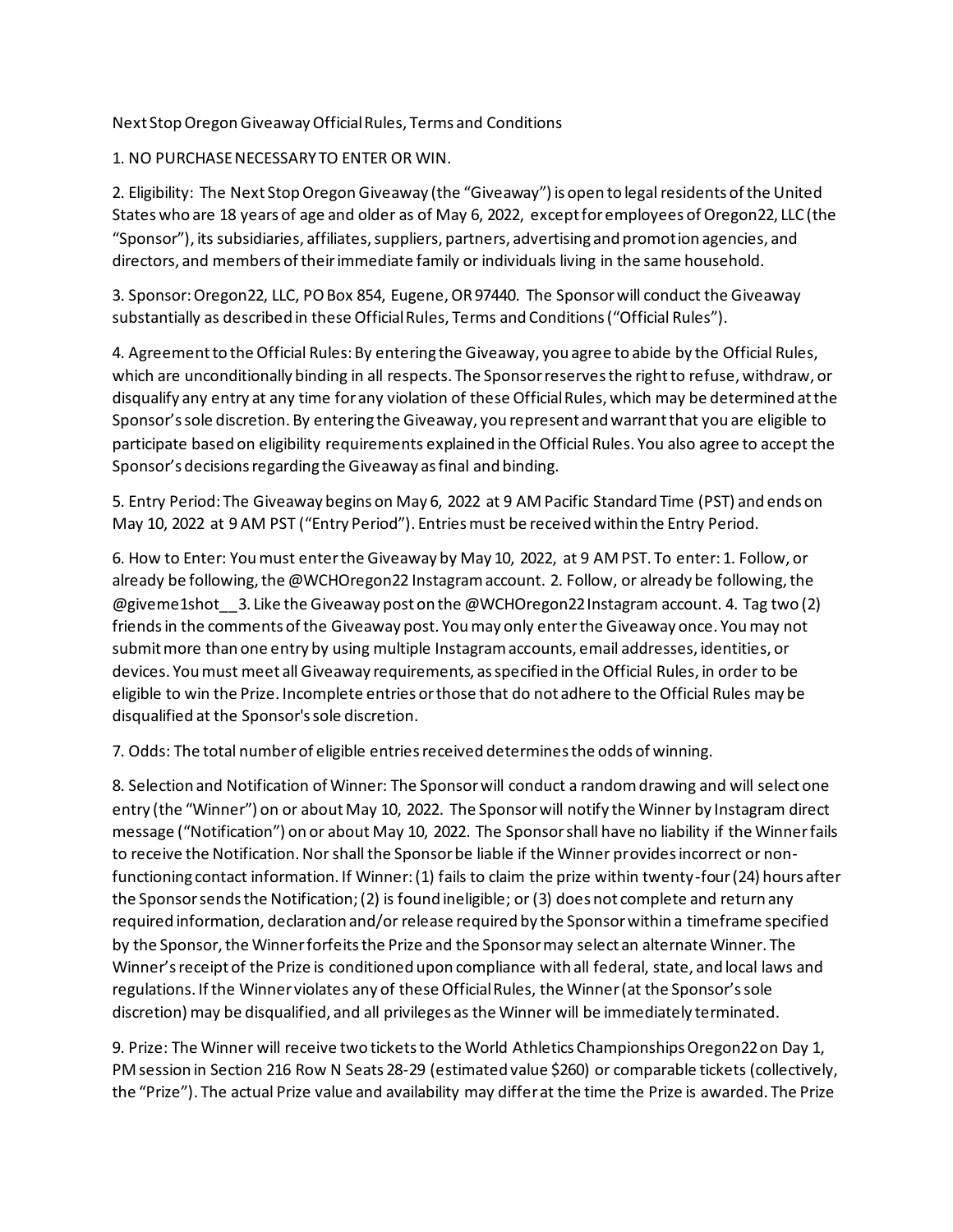shall be determined solely by the Sponsor. There shall be no cash or other prize substitution permitted except at the Sponsor's discretion. The Prize is non-transferable. By accepting the prize, the Winner agrees to abide by the WCH Oregon22 Ticketing Terms and Conditions available at https://assets.aws.worldathletics.org/document/60e4d477c834cb4326bb1d96.pdf. The Winner is solely responsible for all expenses related to the Prize, including any and all local, state, and federal taxes. The Winner shall not transfer or assign the prize to others nor shall the Winner request the cash equivalent or any substitution. The Winner grants the Sponsor permission to use the Winner's likeness, entry, and name for advertising and trade purposes without compensation unless prohibited by law.

10. Rights Granted by You: By submitting an entry in the Giveaway, you grant the Sponsor, any individual acting on the Sponsor's behalf, and the Sponsor's licensees, successors, and assigns, where permitted by law, the right to print, publish, broadcast, distribute and use in any media without limitation: your submission, name, photo, portrait, voice, likeness, image, biographical information, and statements about the Giveaway for news, publicity, advertising, promotional purposes, trade, information, and public relations without any further notice, review, consent, compensation, or remuneration.

11. Terms and Conditions: In its sole discretion, the Sponsor reserves the right to modify, suspend, cancel, or terminate the Giveaway should non-authorized intervention, a bug or virus, fraud, or other causes beyond the Sponsor's control impact or corrupt the security, fairness, proper conduct, or administration of the Giveaway, as determined by the Sponsor in its sole discretion. The Sponsor, in the event of any of the above issues, may determine the Winner based on all eligible entries received prior to and/or after (if appropriate) the action taken by the Sponsor. The Sponsor has the sole discretion to disqualify individuals who tamper with or attempt to tamper with the Giveaway's operation, entry process, website, or integrity, or who violate the Official Rules, including, but not limited to: submitting multiple entries from the same individual and the use of bots, macros, scripts, or other technical means for entering the Giveaway. Attempts by any individual to damage any website or undermine the Giveaway's legitimate operation may be a violation of criminal and civil laws. If any such attempt is made, the Sponsor reserves the right to seek damages to the fullest extent permitted by law.

12. LIMITATION OF LIABILITY: By entering the Giveaway, you agree to release and hold harmless the Sponsor and its subsidiaries, representatives, affiliates, partners, advertising and promotion agencies, successors, agents, assigns, directors, employees, and officers against and from any and all claims, liability, illness, injury, death, litigation, loss, or damages that may occur, directly or indirectly from participation in the Giveaway and/or the (1) The Winner accepting, possessing, using, or misusing of any portion of the Prize; (2) any type of technical failure; (3) the unavailability or inaccessibility of any transmissions, phone, or Internet service; (4) unauthorized intervention in any part of the entry process or the Giveaway; (5) electronic error or human error in the Giveaway's administration. IN NO CASE WILL EITHER PARTY BE RESPONSIBLE TO OTHER FOR ANY CONSEQUENTIAL, INCIDENTAL, SPECIAL OR PUNITIVE DAMAGES, EVEN IF ONE PARTY HAS BEEN ADVISED OF THE POSSIBILITY OF SUCH DAMAGES, AND REGARDLESS OF WHETHER THE CLAIM IS BASED UPON ANY CONTRACT, TORT, OR OTHER LEGAL OR EQUITABLE THEORY. ALL LIMITATIONS OF LIABILITY WILL APPLY EVEN IF THE LIMITED REMEDY FAILS OF ITS ESSENTIAL PURPOSE AND THE LIMITATION OF LIABILITY AND ALLOCATION OF RISK IS AN ESSENTIAL ELEMENT OF THE BASIS FOR THE BARGAIN BETWEEN THE PARTIES.

13. Legal Proceedings: If any legal or arbitration proceeding is commenced to interpret or enforce any provision of this agreement, including any proceeding, the prevailing party shall recover its reasonable